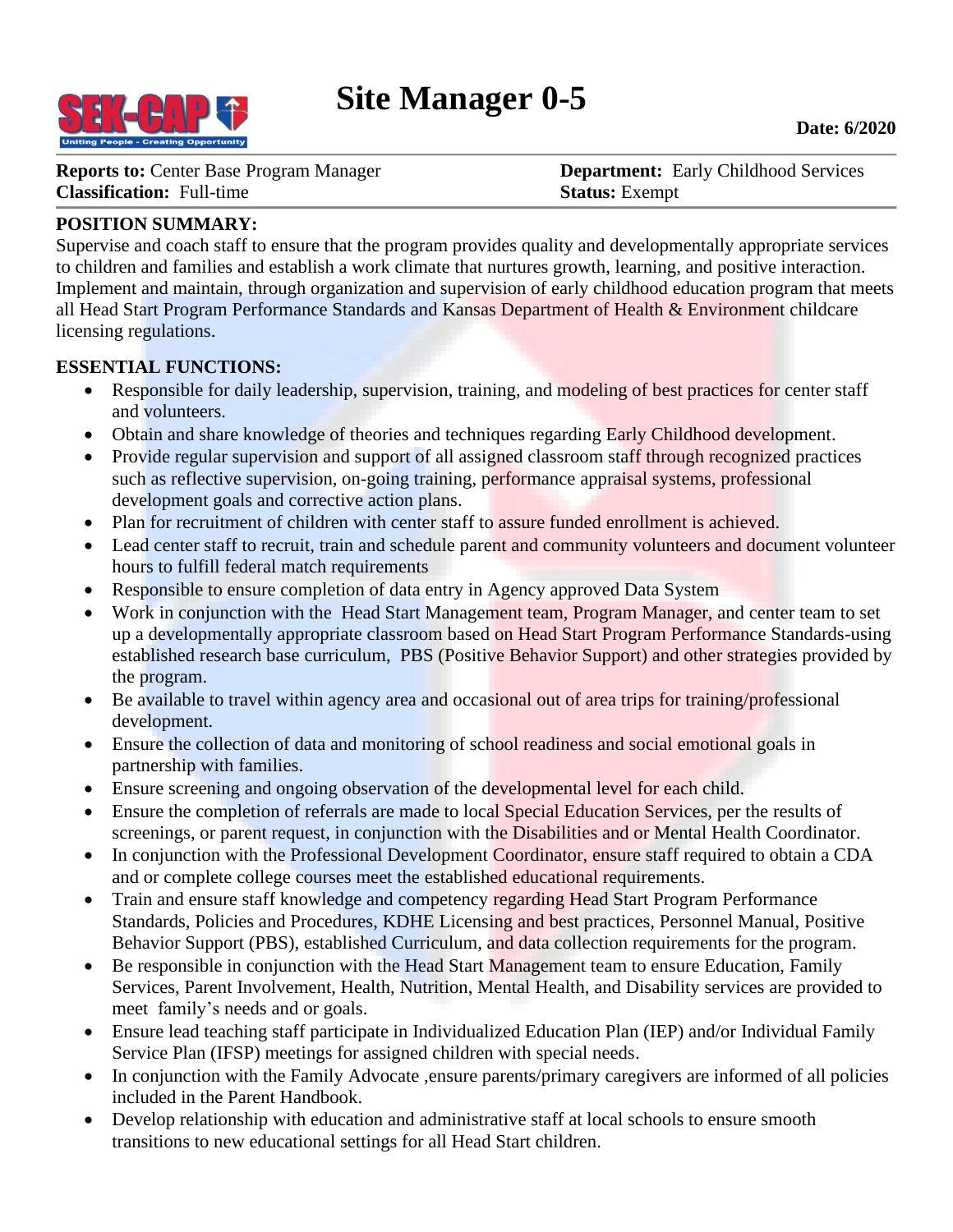- Monitor quality of transportation services through periodic observation on the transportation route and review of vehicle inspection forms and all other documentation to support licensing regulations if applicable.
- Provide child progress report during parent teacher conferences, home visits and/or upon request of parent.
- Directly supervise classroom staff, custodian, and other lead teachers if applies to center.
- Co- Supervise cook and family advocate.
- Turn in monthly paperwork including petty cash & accounts payable.
- Plan and facilitate team meetings.
- Be available as first line of communication within the center.
- Cross train for all center positions.
- Promote and model excellence in daily program operations that support the provision of quality services for children and families, and a learning environment where all staff can thrive.
- Responsible for daily leadership, supervision, training, and modeling of best practices for center staff and volunteers.
- Obtain and share knowledge of theories and techniques regarding Early Childhood development.
- Basic care for the needs of children including but not limited to diapering, feeding, and napping routines
- Conduct home visits and parent teacher conferences.
- Create and implement developmentally appropriate weekly lesson plans individualizing for children's needs by using observations.
- Work in conjunction with the Family Advocate to support family engagement.
- Implement and maintain the Head Start Performance Standards, Policies and Procedures, KDHE Licensing and best practices, CACFP Infant Feeding Guild lines, Personnel Manual, Positive Behavior Support (PBS), Animated Literacy, Reflective Supervision, ERSEA, Apricot, Creative Curriculum, Second Step, and monthly Program Information Report (PIR), and recruitment plans to ensure compliance.
- Provide regular supervision and support of staff through recognized practices such as reflective supervision, training, and performance appraisal systems for assigned staff.
- Participate in monthly mental health clinical consultations to support staff, enrolled children, and their families.
- Observe in the classroom to help provide staff ongoing support and training.
- Be responsible for the provision of Education, Social Services, Parent Involvement, Health, Nutrition, Mental Health, and Disability services to assigned families with assistance from the Management Team and Site Manager.
- Lead classroom staff to recruit, train and schedule parent and community volunteers and document volunteer hours.
- Facilitate and plan classroom team meetings, guiding the problem-solving process and/or seeking assistance to assure delivery of services.
- Responsible for completion of data entry in agency approved data system.
- Be available travel within agency area and occasional out of area trips for training and professional development.
- Be an advocate for Head Start children and families.
- Model for staff and family's appropriate ways to engage with children 0-3 years old.
- Model for staff appropriate ways to engage with families.
- Provide child progress report during parent teacher conferences, home visits and/or upon request of parent.
- Identify children and prenatal mother's nutritional needs, ensure that children's allergy/dietary information in the kitchen and other appropriate locations and inform necessary staff.
- Complete necessary forms and documentation relevant to program and staff management.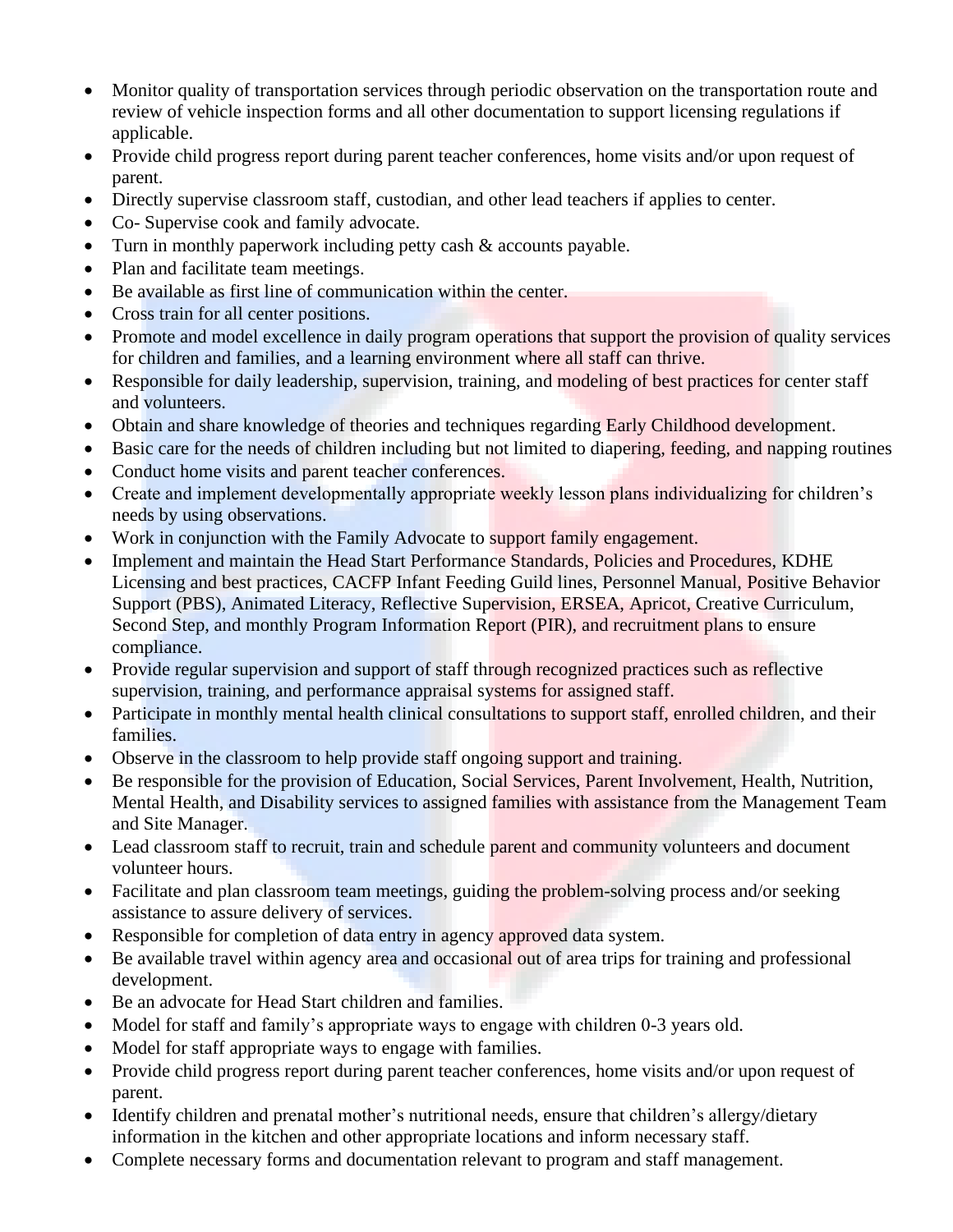- Individualize teaching to enable children to attain school readiness and social emotional goals with the assistance of families.
- Ensure parents/primary caregivers are informed of all policies included in the Parent Handbook.
- Develop relationship with education and administrative staff at local schools to ensure smooth transitions to new educational settings for all Head Start children.
- Set up a developmentally appropriate classroom based on Head Start Performance Standards-using Creative Curriculum, and PBS (Positive Behavior Support) and other identified strategies with assistances from Program Manager, Area Manager, and Site Manager as needed.
- Directly supervise Lead teacher's, Family Advocate, Cook, and custodial staff/contractors.
- Cross train for all center positions
- Be available as first line of communication with classroom staff.
- Complete and submit performance appraisals for those in direct charge
- Ability to work unconventional business hours.
- Utilize Positive Behavior Support (PBS) process and strategies to prevent and reduce challenging behavior.
- Respect and support cultural differences and diverse family structures.
- Maintain dependable, punctual attendance, and adhere to appropriate break times.
- Attend mandatory In-Service trainings and staff meetings
- Responsibility to report any suspected abuse or neglect to appropriate authority.
- Advocate for SEK-CAP, Inc. in the community.
- Maintain and assure confidentiality and privacy of SEK-CAP, Inc. customers.
- Uphold and promote the core values and mission statement of SEK-CAP, Inc.
- Support management decisions both in actions and words.
- Other duties as assigned.

# **KNOWLEDGE AND EXPERIENCE:**

Essential:

.

- Basic computer skills on IBM compatible P.C. systems and software.
- Basic operation skills of general office equipment such as photocopiers, faxes, and phone systems.
- Ability to get along with diverse personalities; tactful, mature, and flexible.
- Ability to meet and deal tactfully with the public and to communicate effectively and clearly both orally and in writing.
- Resourceful and well organized
- Ability to establish and maintain positive, effective working relationships with co-workers, community partners, and customers.

• Ability to learn and adapt.

Desired:

- Knowledge of Head Start Performance Standards/State Licensing requirements.
- Knowledge of area resources.
- Previous supervisory experience

# **EDUCATION AND QUALIFICATIONS:**

- Minimum of bachelor's degree in Early Childhood or related field with 15 hours in Early Childhood education.
- Obtain State Site Director Program Approval through the State of Kansas within 30 days.
- Successfully complete a physical exam and TB skin test before beginning employment.
- Obtain First Aid card and CPR certification at orientation and keep current.
- Possess current, valid driver's license and meet agency insurance underwriting guidelines.